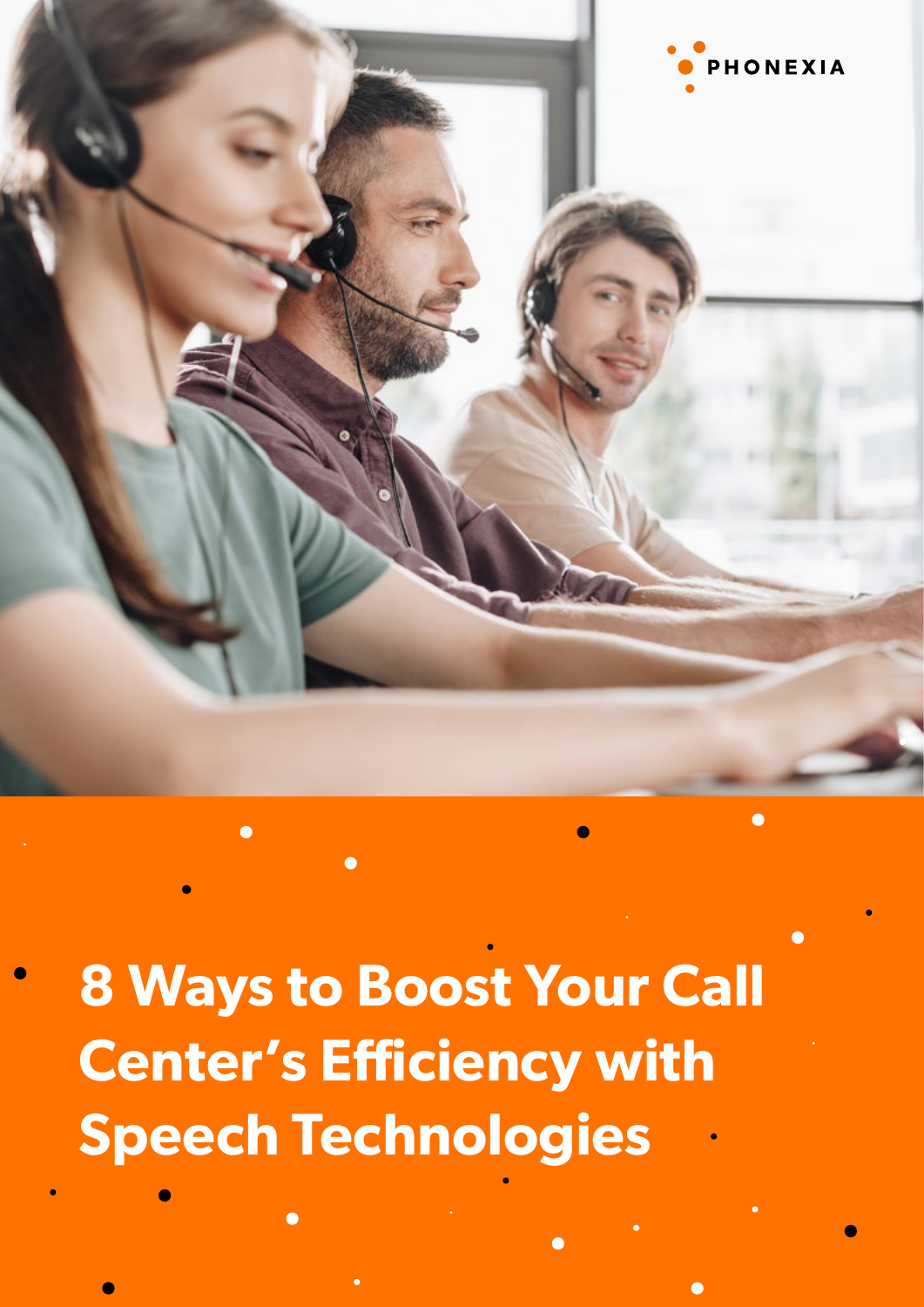

#### **The Customers Still Call the Shots**

With the increasing demand for call centers to provide better and better customer experience, leveraging cutting‑edge speech analytics and voice biometrics is essential for your business's survival. And that means offering inquiry—and contextspecific customer engagement, regardless of the

channel. Simply put, if you are not delivering the experience customers expect by getting a better understanding about them from the data that speech analytics tools can give you, you are endangering the effectiveness of your call center and its longevity.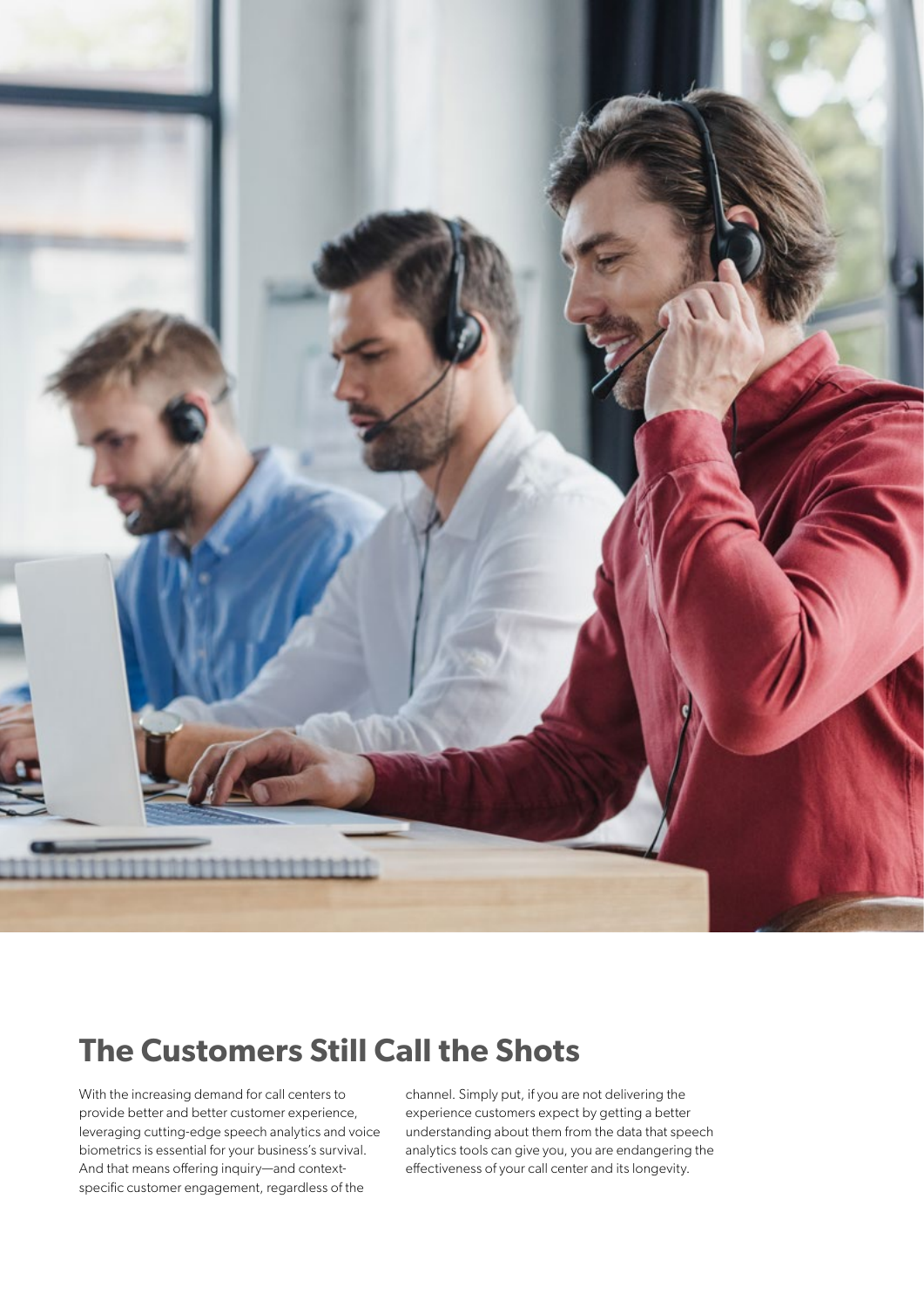# T **Analyze Everything**

Information is your most valuable commodity when it comes to maximizing the performance and efficiency of your call center. And that means not only being able to access incoming information, identify important, critical and defined parts of all calls, and use this to influence and verify the customer‑centric decisions you make, but you will save your supervisor's time, which they can invest into making improvements to agents' skills.

Historically, call center supervisors have only been able to listen to 1–4% of randomly chosen calls. With speech analytics however, you can now monitor and analyze every call.

Additionally, supervisors can use these technologies to flag problematic calls or those that contain key topics of interest. So, instead of relying on potluck or, alternatively, listening to each call individually, they can simply look at the speech-to-text transcriptions of those flagged calls.

Speech Analytics also enables you to focus on specific keywords and identify any missing important phrases or crucial parts of the script, as well as inappropriate or rude words. All of these mistakes are automatically detected and your supervisors are notified, thereby helping them focus on improving agents' skills. And by freeing up your supervisors' time, they can improve their efficiency by focusing on the skills of the individuals within their team and providing you with a better overview of what is happening within the call center and how it is performing as a whole.

Having the ability to analyze topics and trends can give you valuable and actionable insights about the current state of your business compared to previous days, weeks, months, etc. For example, a topic could be identifying whether the call is sales or service related. You can use this topic detection to identify the kind of calls being handled by the operator and, as an appropriate

reaction, such as if they are buying a product, your agents can provide an extra offer relevant to that purchase. An example of a trend could be that your competitor is running a large campaign to persuade your customers to switch to them as an alternative provider instead. With the right speech analytics, you are able to track and address these kinds of trends much sooner, quantify them and take corrective action.

Even well-trained teams are prone to basic human errors and underperforming members. With correctly set up speech analytics, you remove these elements and get much deeper and more complex data. This means you do not need to rely on your agents' work alone but can make strategic decisions based on as much information as possible, thereby removing any bias.

**Historically, call center supervisors have only been able to listen to 1–4% of randomly chosen calls. With speech analytics however, you can now monitor and analyze every call.**

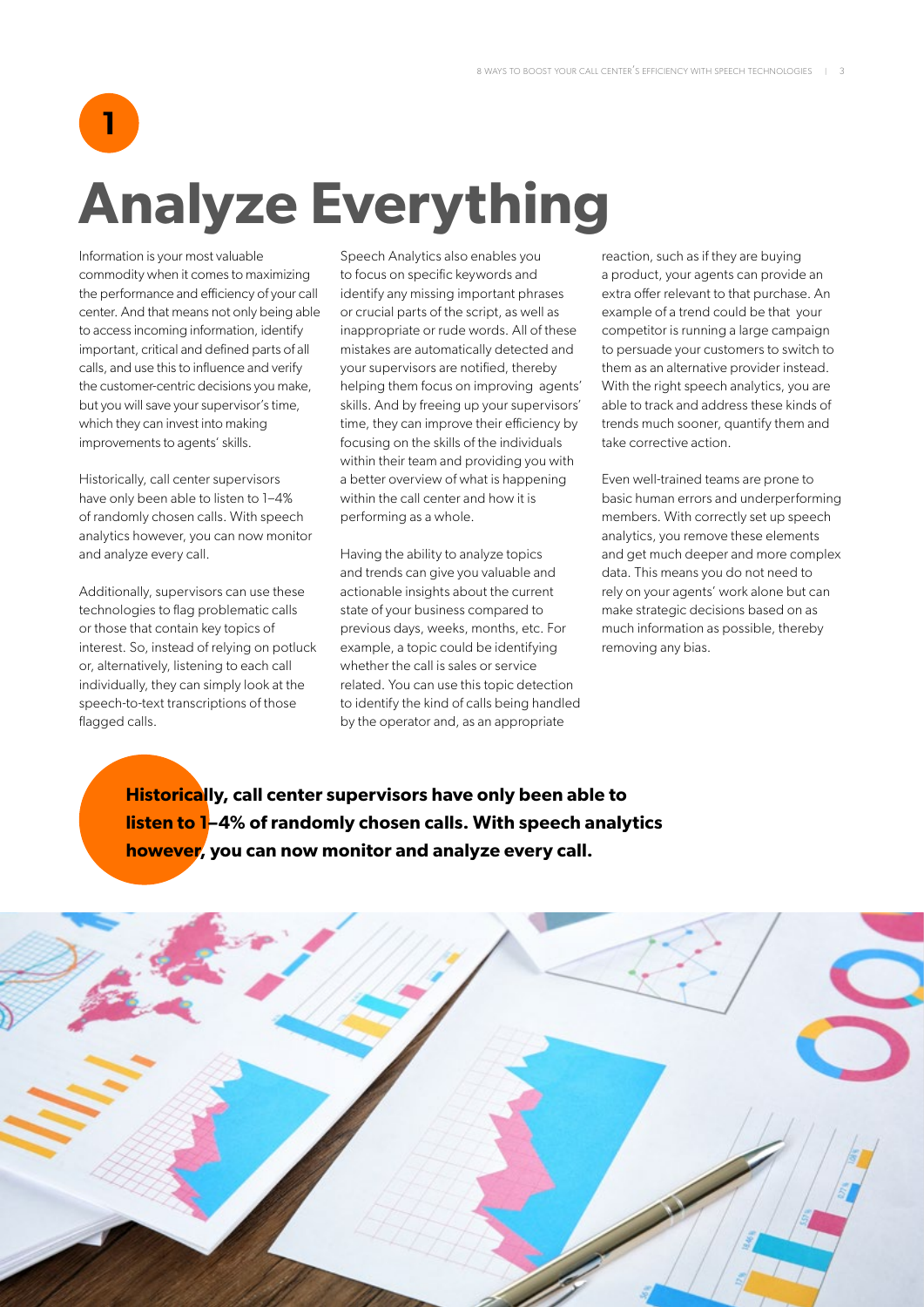#### $\overline{2}$

# **Improve Your Agents' Skills**

By using these technologies and the insights gained, agents can be trained and onboarded more quickly. Producing high-performing and well-trained agents means better financial results. Through creating intuitive real-time "Help"/"FAQs" relevant to the current spoken topic based on speech analytics, you are automatically giving your new agents hints on what they should be offering or how to proceed at that precise moment they need it right on their screen.

You can also track your agents' script alignment in all their calls, and monitor whether they used defined words or

phrases, supporting words, and are not using offensive words, negatives, etc. This means you can give them feedback much sooner, track their progress in a timely manner, and treat your agents fairly because such feedback is not based on one random bad call but the percentage of calls where the script was not aligned. This also helps prevent any fines you could incur for not aligning the scripts from your clients when they have hired your call center for a particular job.

By monitoring and evaluating performance, e.g., script alignment, the use of incorrect terminology, speaking

in conditional mode, talking too quickly, interrupting clients, client vs. agent talk ratio, average handle time, silence detection and long monologues, etc., speech analytics also helps provide better customer experience. And because you have the complete data about all your agents, you can create new KPIs to track your agents' performance and compare them individually, which would have been almost impossible to create and evaluate without such technologies. This allows you to identify and reward the true stars in your team.

**You can treat your agents fairly because such feedback is not based on one random bad call but the percentage of calls where the script was not aligned.**

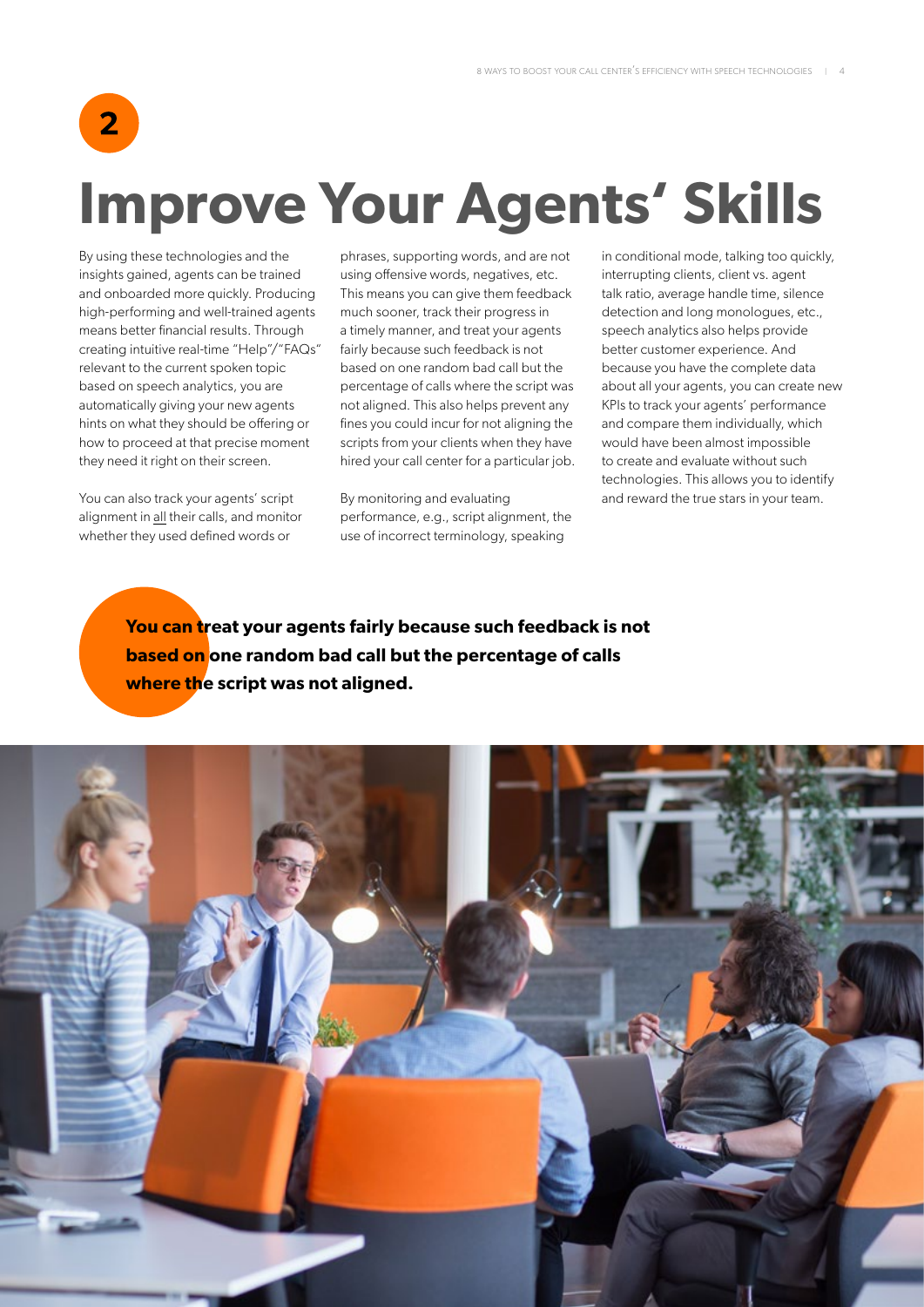#### $\overline{\mathbf{3}}$

# **Up‑sell and Cross‑sell More Effectively Than Ever Before**

"Service to sales" increases your revenues by upselling to customers. Through providing real-time hints on what to offer a particular customer based on what they are talking about at that precise moment, speech analytics helps agents up‑sell and cross‑sell more effectively. For example, hints shown on the agent's screen in real-time can help them upsell the right type of better router to a customer who originally called about issues with Internet connectivity.

This means you can identify and follow the patterns that work and use them to improve your agents' service to sale skills.

Most call centers do not use the power of the data hidden in their calls. They are often missing valuable data concealed in their current and historical calls. Imagine a customer calling their insurance company because of a minor car accident they had on their way back from their summer cottage. Valuable

information about the ownership of the summer cottage can be used in future campaigns focused on special insurance for such accommodation. You can simply search automatically through all your calls (or call transcripts) when that kind of campaign appears, to target the most suitable audience and avoid bothering those people who are not into summer cottages at all.

**Most call centers do not use the power of the data hidden in their calls. They are often missing valuable data concealed in their current and historical calls.**

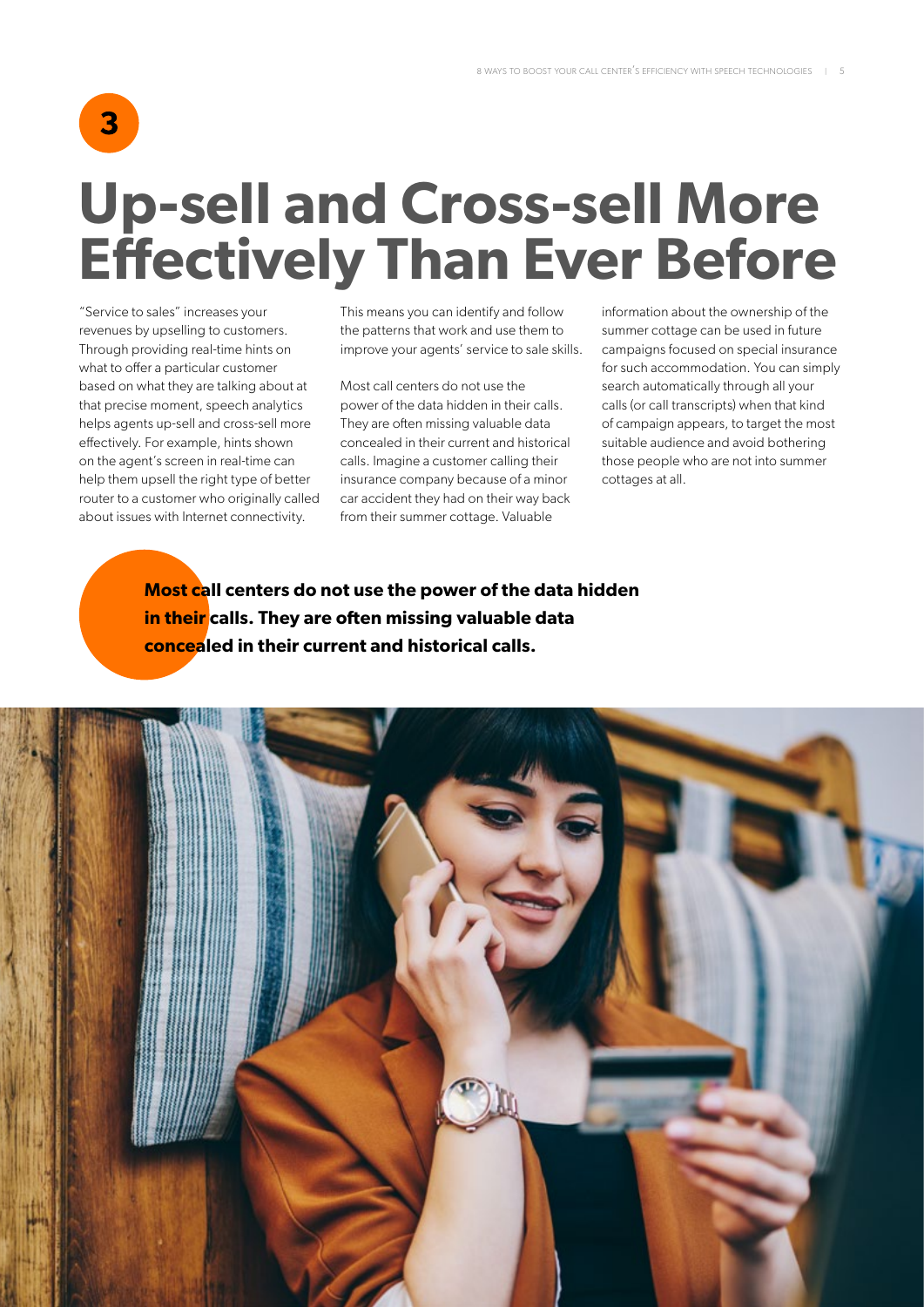$\blacktriangle$ 

# **Improve Your Customer Experience**

It is a well-known fact that the behavior and performance of your call center are crucial to generating good customer experience. The length of waiting time, a correct understanding of a customer's problem by your agent, easy customer authentication, swift and accurate solutions—and, of course, a happy customer at the end—these, and various other factors, are what really matter. Speech technologies can help you dramatically improve many of these.

It is taken as a given that more relevant and personalized offers, as previously mentioned, as well as better and more professionally performing agents are

key ways to success. By using real-time data, to recommend a personalized "retention" offer at the right time, you can dramatically decrease your customer attrition rate. For example, you could let the system offer this personalized type of recommendation automatically when a customer mentions the word "leave" for the second time.

Through looking at the big data, you are able to uncover problems you had no clue existed. For instance, you can address the fact that some information on your website is not clear for customers and it makes your phone lines busy. Or that people are struggling with the same

issues over and over again, now you can quantify it and show it to the people responsible for it in your company.

The use of speech technologies means reliable and constant monitoring of all the data coming through your call center, and allowing it to alert you to any problematical areas of your business so you can deal with them before they escalate to a critical level. And by watching out for keywords or patterns in behavior, you can identify up‑sell and cross‑sell opportunities that occur at the optimal moment when the caller is most ready to be sold to more effectively.

**By using real‑time data, to recommend a personalized "retention" offer at the right time, you can dramatically decrease your customer attrition rate.**

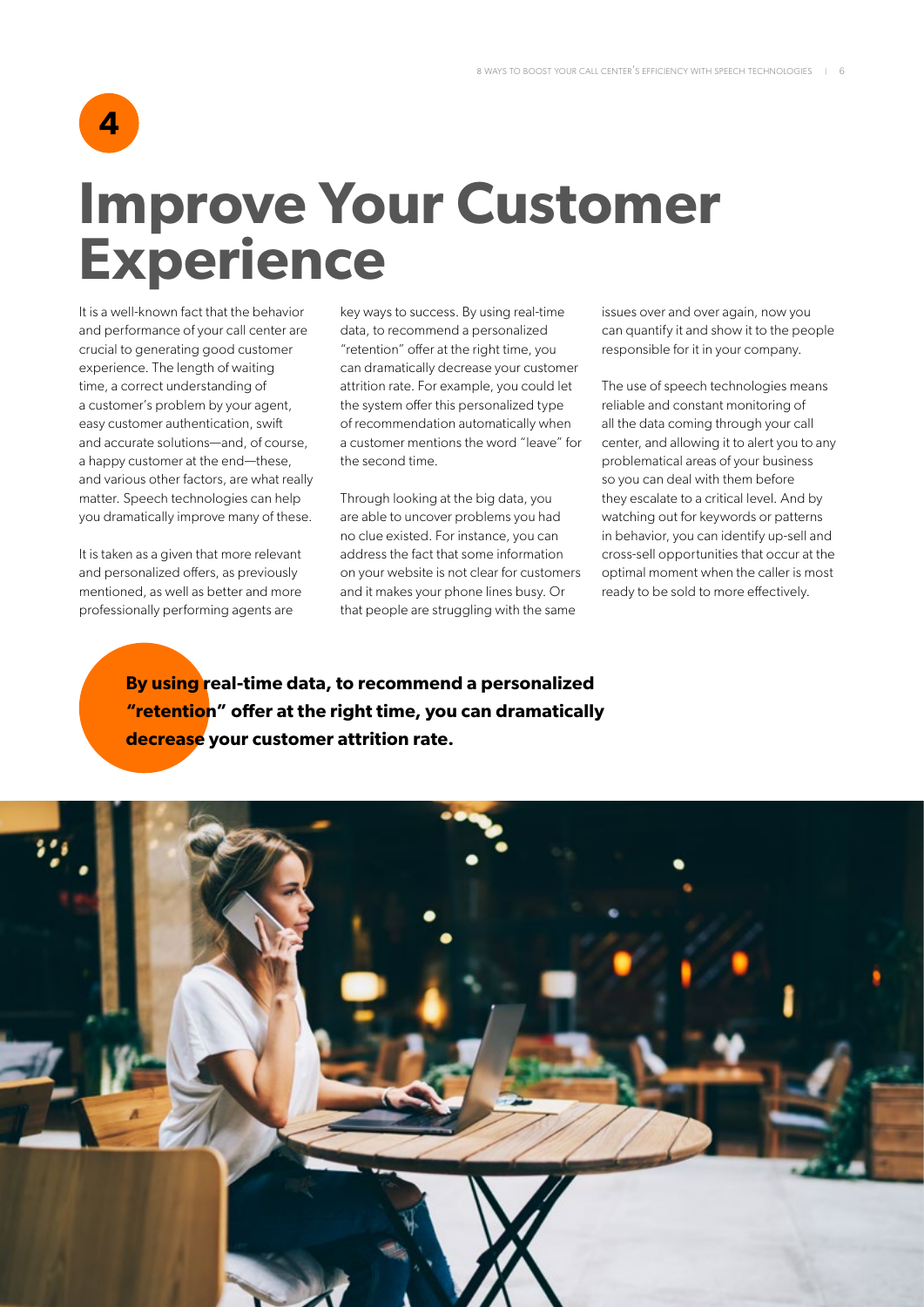#### 5

### **Authenticate Clients or Detect Fraud with Ease**

For businesses where secure identification and authentication can prevent fraudulent activities, such as in the finance sector, the use of voice biometrics allows you to identify and authenticate callers with ease and certainty.

Not only is client authentication through voice biometrics very comfortable, especially for the client since they do not have to remember passwords or any additional security questions people tend to forget, but they also do not need to use any special devices such as retina or fingerprint scanners. All you need to do is to record several seconds of their voice, with their permission and understanding of the purpose, to create a voiceprint. All subsequent calls can

then be authenticated automatically during a naturally occurring conversation with the operator by comparing the caller's voice against the original voiceprint. The customer does not need to say any specific sentence or phrase as a password because the authentication is text-independent and based only on spontaneous speech. A minimal and appropriate amount of speech is enough to verify it. This authentication method is very reliable and is being implemented by many financial institutions around the world. It is, therefore, no surprise that it is one of the most frequent trends currently in the financial industry.

The same principle is applicable to the area of fraud detection. For example, if you are struggling with a high ratio of fraudulent micro‑loans, this is a great solution for you because the system can recognize people who are calling the bank with various fake identities using stolen IDs or just a non‑existing/ fabricated identity based on the algorithm used to generate authentic social security and ID numbers. Identification of the caller happens silently in the background of the call. So when somebody calls as Clark Kent, the next day as Bruce Wayne and a third time as Peter Parker, the system can automatically notify you that something is seriously wrong. You can then easily blacklist people based on their voices alone. As a result, voice biometrics can help save financial institutions their money and reputation.

**The customer does not need to say any specific sentence or phrase as a password because the authentication is text‑independent and just based on spontaneous speech.**

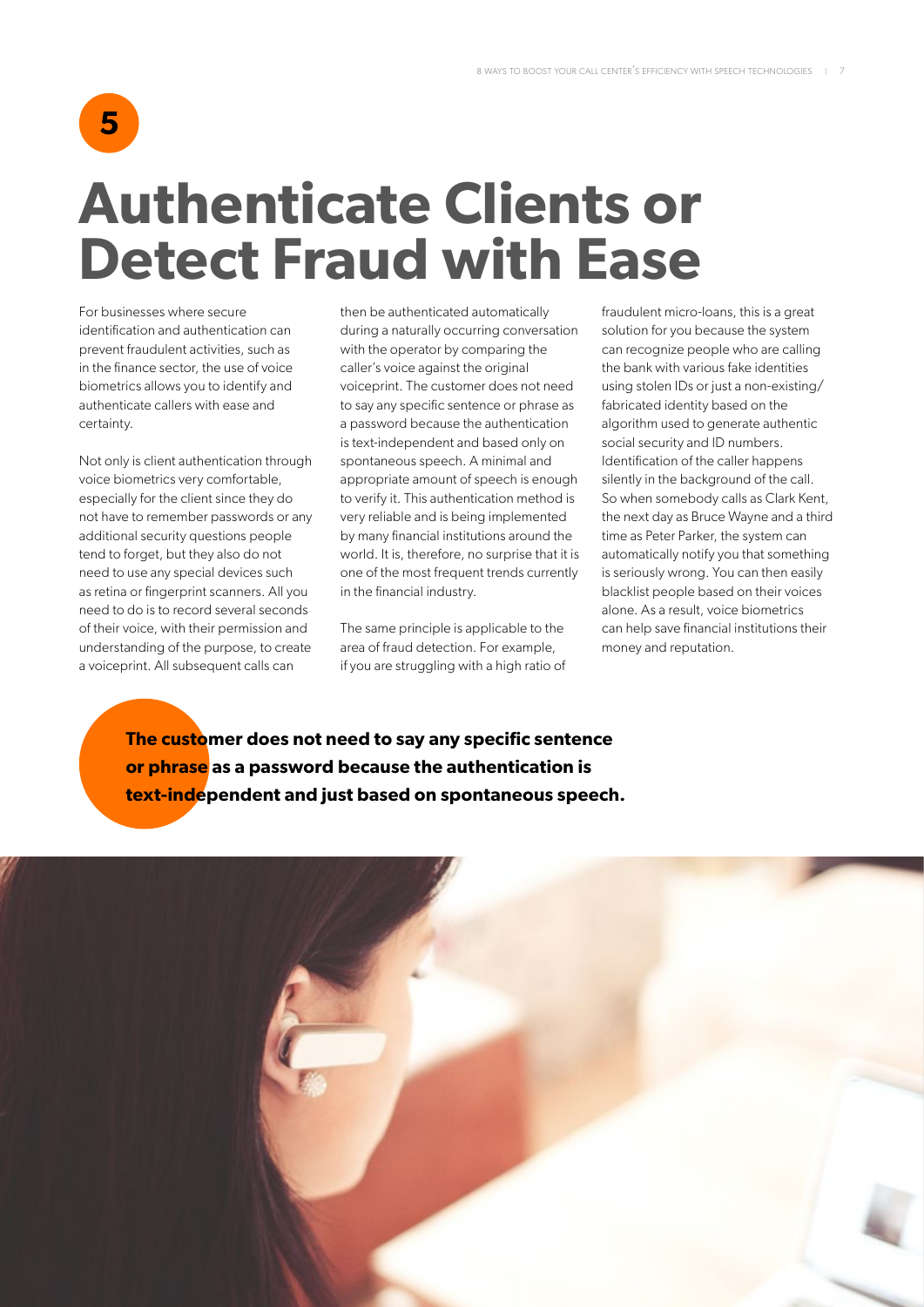#### 6

# **Use Voice Bots and Free Up Time for Important Tasks**

In the past, it was believed that a website with a great UX design would reduce the number of basic requests call centers had to handle such as, "I cannot remember my PIN" or "I would like to open an account at your bank". Of course, it has decreased them, but not as much as everybody would have liked. Sometimes, you simply cannot force users to change their behavior.

And though it may seem to some that having perfectly trained technology that can answer most of the basic

questions and keep your agents busy with more important things is more the stuff of dreams of the future, it is actually already a current technology. Those previously mentioned basic questions are precisely the use cases for such a wellprogrammed voice bot that is able to understand what customers are saying and react to it using a human voice—plus, all in real time and in a human-to-human way.

Voice bots can even be programmed using artificial intelligence to learn from the communications they are having. When more complex customer questions occur, the voice bot can end that part of the call and inform the customer that they have to reconnect them to their (human) colleague. The agent can then jump into the call, scan through the transcript of the communication that has happened so far, and continue in resolving the call.

**Having perfectly trained technology that can answer most of the basic questions and keep your agents busy with more important things is actually already a current technology**

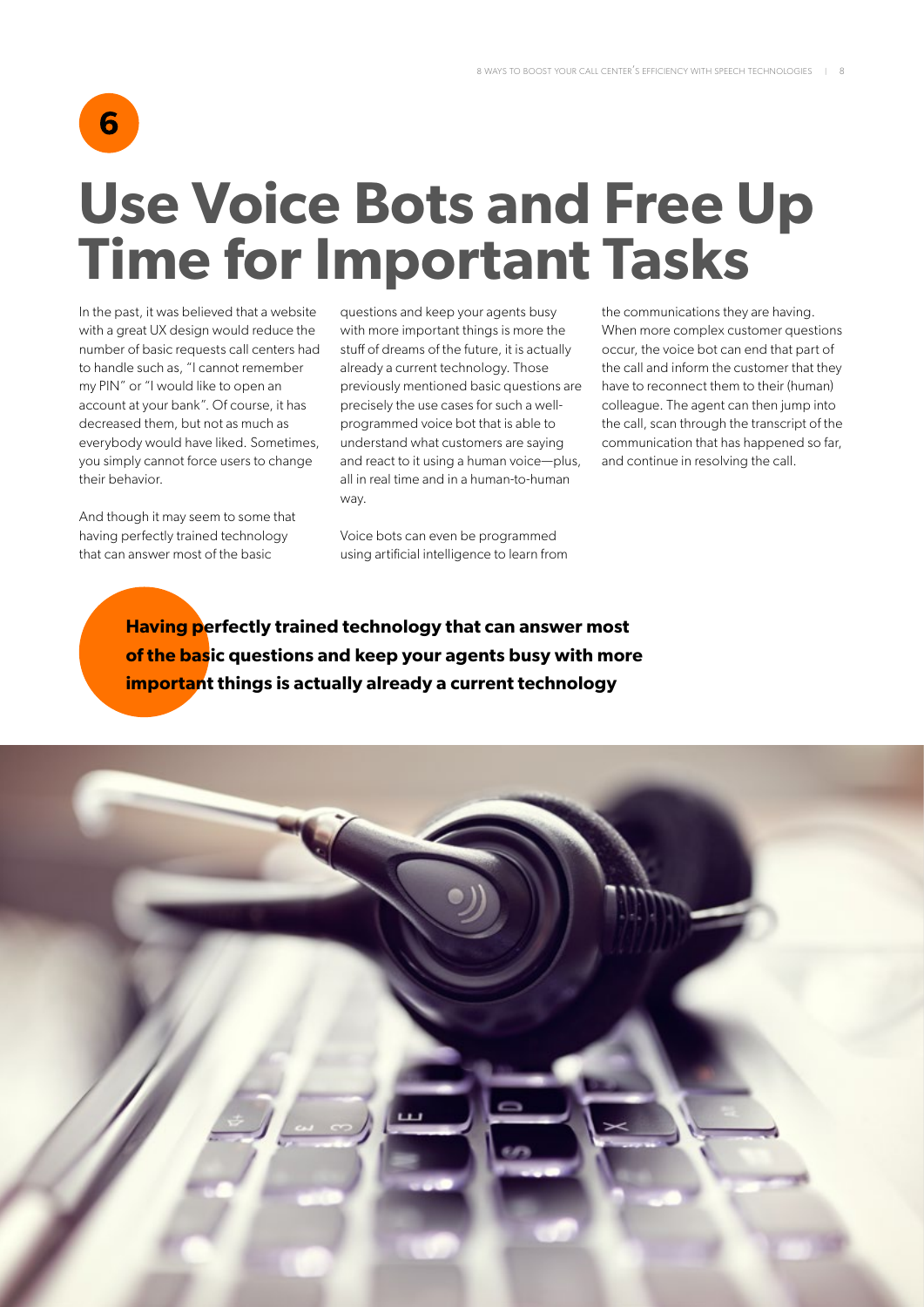$\overline{7}$ 

# **Stay Automatically Compliant with All Legal Requirements**

Privacy policies? GDPR? Is your current system able to handle all the sensitive data you have in your recordings in a legally compliant manner?

Call centers have to deal with many legal and privacy issues. Unless they are solved according to the letter of the law, they risk incurring hefty penalties from the corresponding authorities. For example, the identity of a called person has to be verified (otherwise the call cannot proceed). This identification can be facilitated by speaker‑verification technology, securing the position of the call center with the authorities.

Speech technologies can help you automatically detect and trigger many actions such as removing certain sensitive data from your records—both in the recordings and transcripts. For example, they can automatically remove the next 10 seconds of conversation after an agent has asked for the verification of a password, an additional question needed for authentication or any other sensitive data that should not be stored. Also, you can automatically check whether the operator followed the script and mandatory sentences, e.g., when the client on the phone must agree with the activation of a new service, etc.

Some businesses, for example, gas providers or insurance companies, are obliged to store their call recordings for cases where they might be asked by police or an investigator to provide some evidence about incidents such as a fire or an explosion. Even though they provide you with the corresponding date when the call occurred, there still might be thousands of recordings to search through. There is nothing easier than using speech analytics to search for specific phrases to find such a recording extremely quickly from among the thousands of recordings made on that potentially incriminating day.

**Call centers have to deal with many legal and privacy issues. Unless they are solved according to the letter of the law, they risk incurring hefty penalties from the corresponding authorities.**

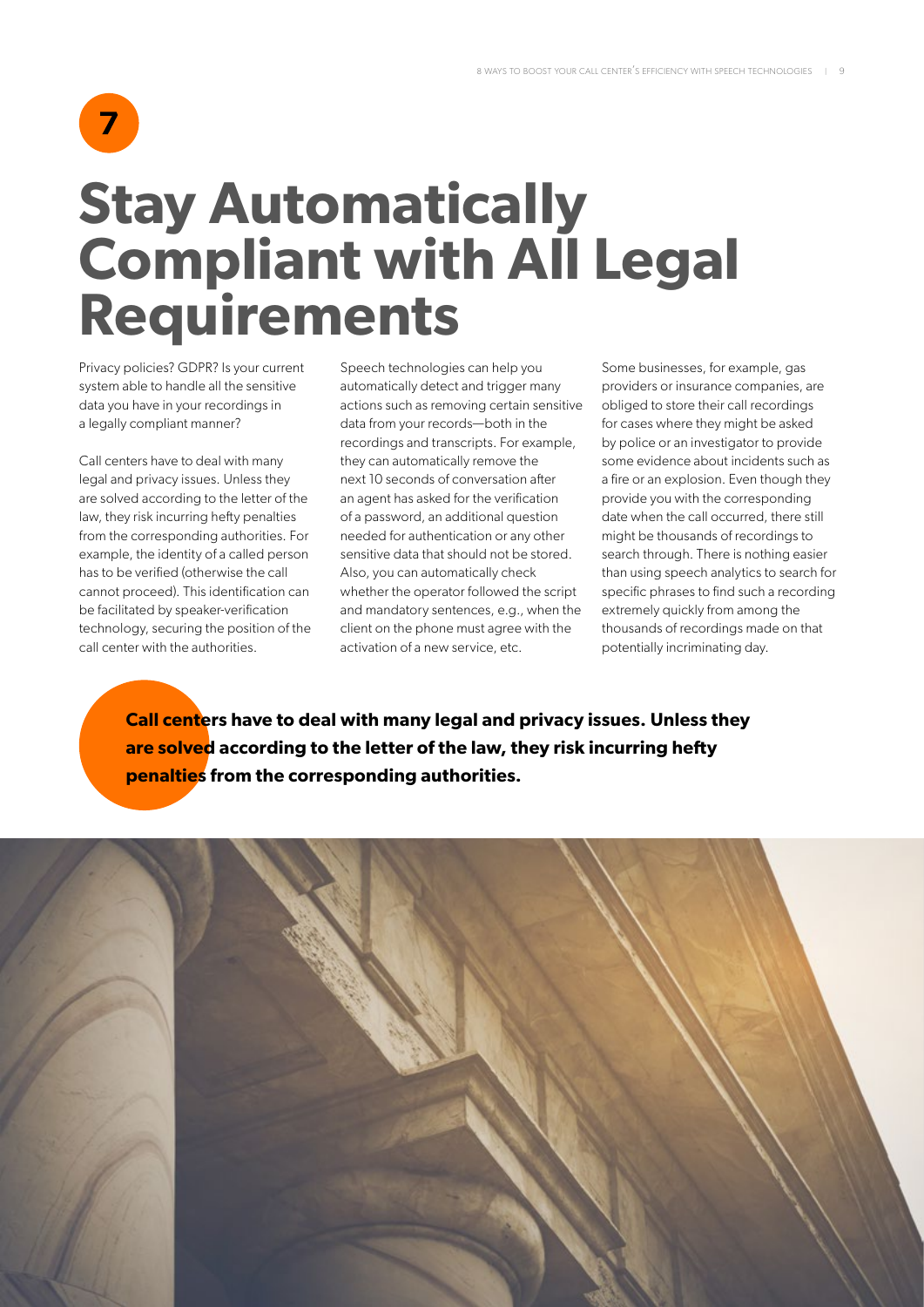#### 8

## **Reduce Expenses and Boost Your ROI**

As you have been reading through the points raised in the previous sections, and especially if you have been managing a call center's business for a while, the following thought must have occurred to you at some point or another: *"Well, this can reduce the costs and/or improve the performance of our campaigns".*

So, let's recap once again the main points to see how they can increase your ROI.

By implementing speech technologies, you can both save and earn a lot. Not only this, in addition to saving money, you can also save time. As you have learned, by letting voice bots handle basic tasks, your staff can concentrate on the important things. Supervisors can spend

more time focusing on problematic calls and coaching agents rather than listening to a mere fraction of all the recordings leveraging these technologies to produce better trained and more guided agents. Through improving the skills of your agents by focusing on their weak points, at the same time, you can also learn from those agents who are the most successful.

Using automated and thorough monitoring, you can help prevent fines from your contractors for not aligning to the scripts. It also enables you to identify the best agents and monitor more those KPIs that are connected with success, as well as getting more valuable insights, identifying the latest trends and then

reacting to all of this in real-time.

In sectors more prone to criminal activities, such as finance, these technologies reduce the amount of fraud with fraud detection based on voice biometrics.

And through instantaneous monitoring of all calls and keywords, you can use this data to trigger personalized retention offers at the right time on your agents' screens, allowing them to up-sell and cross‑sell cleverly, effectively and in a timely manner—meaning more money.

**By implementing speech technologies, you can both save and earn a lot.**